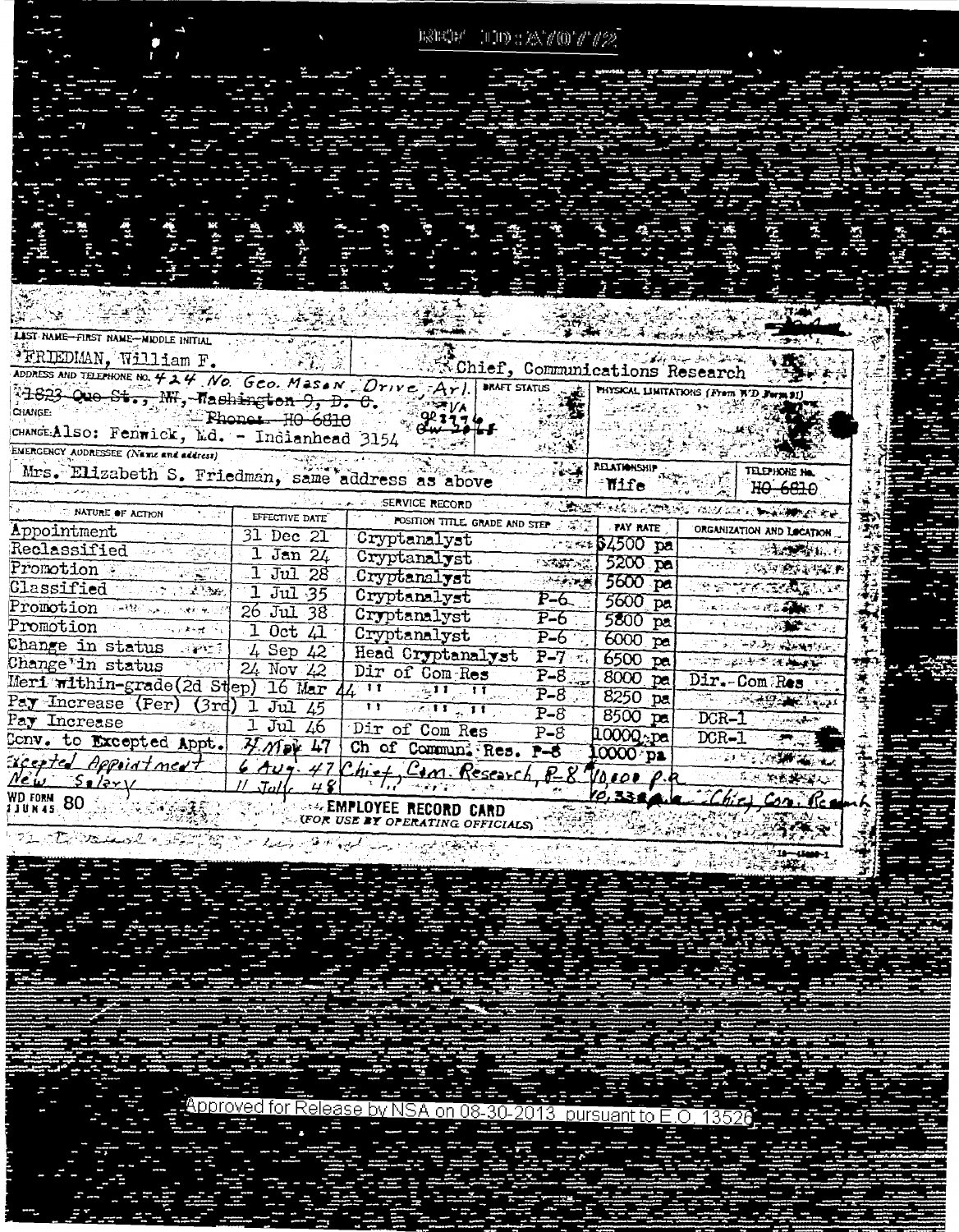|                       |                           |                                         |                    | $\mathbb{R}\hat{\otimes}\mathbb{H}^n\mathbb{R}^{d^k}$ |                                           | $100\pm2000\;T/22$  |                                                                                                                                                                                                                                                                           |                                                                      |
|-----------------------|---------------------------|-----------------------------------------|--------------------|-------------------------------------------------------|-------------------------------------------|---------------------|---------------------------------------------------------------------------------------------------------------------------------------------------------------------------------------------------------------------------------------------------------------------------|----------------------------------------------------------------------|
|                       |                           |                                         |                    |                                                       |                                           |                     |                                                                                                                                                                                                                                                                           |                                                                      |
|                       |                           |                                         |                    |                                                       |                                           |                     |                                                                                                                                                                                                                                                                           |                                                                      |
|                       |                           |                                         |                    |                                                       |                                           |                     |                                                                                                                                                                                                                                                                           | S)                                                                   |
|                       |                           |                                         |                    |                                                       |                                           |                     |                                                                                                                                                                                                                                                                           |                                                                      |
|                       |                           |                                         |                    |                                                       |                                           |                     |                                                                                                                                                                                                                                                                           |                                                                      |
|                       | A.                        |                                         |                    |                                                       |                                           |                     |                                                                                                                                                                                                                                                                           |                                                                      |
|                       | ă.                        |                                         |                    |                                                       |                                           |                     |                                                                                                                                                                                                                                                                           |                                                                      |
|                       |                           |                                         | والبابريد          |                                                       | <del>ۣۻڡ</del> ڰؚڂڲٳ <del>ڂڰ</del> ۿۿۄۮؽ؆ |                     | <b>MARK</b><br>戍款                                                                                                                                                                                                                                                         |                                                                      |
| <u>ئىرلارىپ</u>       | <b>ARTICLE AND STREET</b> |                                         |                    | ويعترها تهيمهم                                        | ्टहरू को दे                               |                     | A SERVICE TRAINING                                                                                                                                                                                                                                                        | $\mathcal{L}(\mathcal{C})$<br>78.                                    |
| GR.<br><b>STIDATE</b> | $M_{\rm X}$<br>$T^*$      | TAY EFFICIENCY RATINGS<br><b>RATING</b> | TATE               | TYPE                                                  | <b>RATING</b>                             | DATE                | ne ini<br>∂}* *4 counse                                                                                                                                                                                                                                                   | — v.<br><b>THE REMARKS</b>                                           |
| 31                    | Reg                       | Exc                                     | 12-27-4            | Rec ***                                               | $\epsilon$                                |                     | YYUTAKIN ABAD                                                                                                                                                                                                                                                             | الأوابع<br><u> جو می<del>ران می</del>ر دی باشد.</u>                  |
|                       | Reg<br>Т,                 | $\overline{\text{Exc}}$                 | 2/29/5             | $\mathcal{F}_{\text{in}}$                             | Satisf                                    |                     | والأفاري والأدام المتوارق ويراويها<br>अल्लामा देखरे<br>जन्म                                                                                                                                                                                                               | : ಆಡಿ: 22 ರಂದ<br>÷                                                   |
|                       | $Re$ g                    | $\overline{\text{Exc}}$                 | تركا وزكما         | 25 世聖书                                                | ిన విన                                    |                     | 2000 - 2000 - 2000 - 2000 - 2000 - 2000 - 2000 - 2000 - 2000 - 2000 - 2000 - 2000 - 2000 - 2000 - 2000 - 2000<br>2000 - 2000 - 2000 - 2000 - 2000 - 2000 - 2000 - 2000 - 2000 - 2000 - 2000 - 2000 - 2000 - 2000 - 2000 - 2000<br>20<br><u>ಯಮಿಕಂದಿಕು ಹಿ</u><br>التواريخية | (二) min (位) (位) 2 (種)                                                |
|                       | Reg                       | Exc                                     | VP.                | <b>کان کار د</b> کرد که                               |                                           | فتوقي<br>وتزج والإس | <del>که در دیگری سه</del><br><b>MARTING CALLERY</b>                                                                                                                                                                                                                       | <del>्था उन्हा</del> भारती                                           |
|                       | ాయ్లాకు                   | بتهويك أدعاءه                           | المواردة المتعاقبة | 5.276                                                 | 再像<br>کا جائے                             | يخودة               | Austria Company<br><b>DESCRIPTIONS AND REAL</b>                                                                                                                                                                                                                           | <del>ੑ</del> ੑੑੑੑੑ <sub>ੑਲ਼</sub> ੑਲ਼ੑਲ਼ਖ਼ਖ਼ੑਸ਼ੑਸ਼ੑੑੑੑੑਜ਼ੑਸ਼ੑਲ਼ਲ਼ੑਸ਼ |
| ſ٦,                   | Rea                       | £χ.                                     | ÷gro               | پيد<br><b>SALES SPEAK</b>                             | 'Ev<br>ನಡೆ ಕಾರ್ಡ                          | ्रा अनुसार          |                                                                                                                                                                                                                                                                           | ానా <b>లా</b> పంకన<br>手法<br>ਮਲ⊂                                      |
|                       |                           |                                         |                    |                                                       | التقاييد                                  |                     | <b>WARDERS</b><br><b>Research</b>                                                                                                                                                                                                                                         | - 1<br><b>RESPONSIBLE AND STATE</b>                                  |
| 21april               |                           |                                         |                    | كالأخباء والجارح والمرز                               |                                           |                     |                                                                                                                                                                                                                                                                           |                                                                      |

OFERING OFFICIAL SHORE (ARREST MARKETING AND THE PARTY ARREST AND THE TIME THE TIME THE TIME THE TIME THE TIME THE TIME THE SECOND LIMIT SALARY, requested that the method on the state of the state of the state of the state

È.

**THE SERVER** 

/s/·M.E.Cox

弩

ÿ.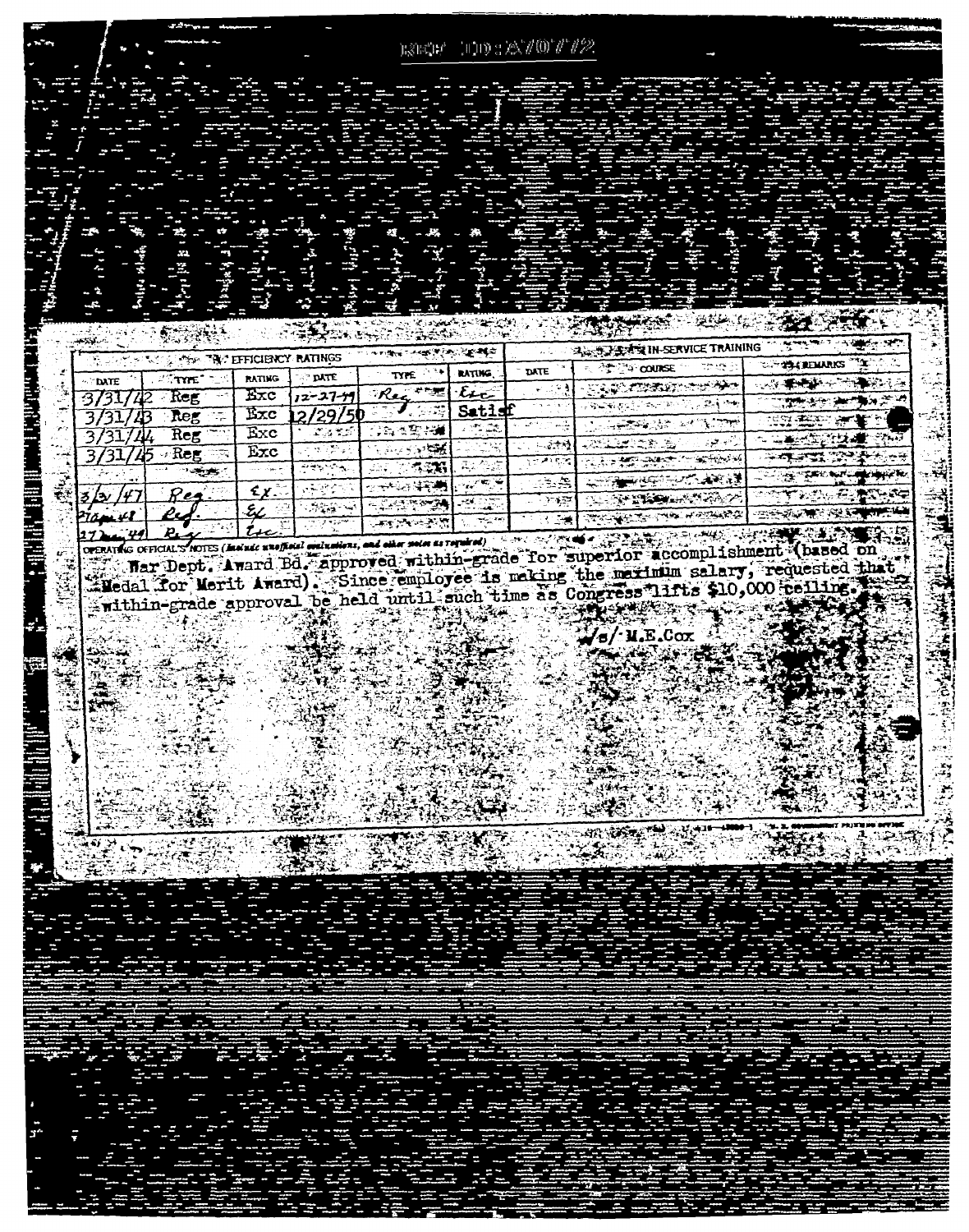$100.287007722$  $\mathbf{h}^{\mathcal{D}}_{\mathbf{N}}\mathbf{h}^{\mathcal{D}}_{\mathbf{A}}\mathbf{h}^{\mathcal{A}}_{\mathbf{I}}$ 

|                                                                                                                                                                                                                                              | <u>- शुरुर्ज</u>                                                                                                                                                                                                                                                                                                                                                                                       |                                                                                                                                                                                                                        |                                                                                                                                                                                                                                                                                                                          |                             |                                                                                                                                   |
|----------------------------------------------------------------------------------------------------------------------------------------------------------------------------------------------------------------------------------------------|--------------------------------------------------------------------------------------------------------------------------------------------------------------------------------------------------------------------------------------------------------------------------------------------------------------------------------------------------------------------------------------------------------|------------------------------------------------------------------------------------------------------------------------------------------------------------------------------------------------------------------------|--------------------------------------------------------------------------------------------------------------------------------------------------------------------------------------------------------------------------------------------------------------------------------------------------------------------------|-----------------------------|-----------------------------------------------------------------------------------------------------------------------------------|
| WERAND THE<br>UST HANE - FIRST WANE - MIDDLE INITIAL 45 30 SEPTEMBER 2007                                                                                                                                                                    |                                                                                                                                                                                                                                                                                                                                                                                                        |                                                                                                                                                                                                                        |                                                                                                                                                                                                                                                                                                                          |                             | C-151-116                                                                                                                         |
| ADDRESS AND TELEPHONE NUMBER TO THE RESERVE<br>424 N. Geo. Mason Dr., Arl., Va. Gl 8996<br>CHANGE: F<br>$\sim$ $\sim$ $\sim$<br>CHANGE:                                                                                                      |                                                                                                                                                                                                                                                                                                                                                                                                        |                                                                                                                                                                                                                        | DRAFT STATUS                                                                                                                                                                                                                                                                                                             | r) Form 91)                 | PHYSICAL LIMITATIONS (From WD                                                                                                     |
| <b>ENERGENCY ADDRESSEE (Name and</b><br>Mrs. Elizabeth S. Friedman, same address as above 1995.<br><b>THE STATE AS INTERFERING TO A CHARGE A COMPARISERVICE RECORD TO THE ANTIFACT OF THE CHARGE COMPANY OF THE CHARGE</b>                   | rass 1<br>i dan k                                                                                                                                                                                                                                                                                                                                                                                      | ما ما المالي بي الكالي الاستهاد المالي المالي المالي بين المالي المالي المالي المالي المالي المالي ا<br>المالي المالي المالي المالي المالي المالي المالي المالي المالي المالي المالي المالي المالي المالي المالي المال |                                                                                                                                                                                                                                                                                                                          | <b>RELATIONSHIP</b><br>Wife | <b>TELEPHONE NO</b><br><b>IGL 8996</b>                                                                                            |
| <b>CONSTRATURE OF ACTION AND STEFFECTIVE DATE POSTTION TITLE. GRADE AND STEP   PAY RATE  </b><br>Excepted Appointment = 1 May 49 = Cryptologic Consultant   P-8 \$10.330 p.m. = AS-14<br>Step Increase 2003 10-30-49 30223 32247 2226 308-15 |                                                                                                                                                                                                                                                                                                                                                                                                        |                                                                                                                                                                                                                        |                                                                                                                                                                                                                                                                                                                          |                             | ORGANIZATION AND LOCATION<br>\$10.500 p.4                                                                                         |
| <b>Excepted Appointment</b><br><b>KARA TATO KARA A</b> NT<br><b>ARA CONTRACTOR</b> CONTRACTOR                                                                                                                                                | $\lceil 25\text{ Dec}\rceil49 \rceil$<br>والاستقلال المعتقل والمستناخ المستحصل                                                                                                                                                                                                                                                                                                                         | े. (⊉इंटेडले से स                                                                                                                                                                                                      | ਾ-ਬੱਕਮਮਾ⊀¤ਾਲਾਵਾਂ-ੋ¦ GS-15 ੁ<br>ALLENDER STELLER CONSTRUCTION                                                                                                                                                                                                                                                             |                             | \$10750 p.a. AFSA-<br>医心理 医心理学家                                                                                                   |
| <b>SERVICE AND STATE OF STREET</b><br><b>※○方學的第三式試算物質の有限で2000年</b>                                                                                                                                                                           | ARCO PROCESS<br>BE Elmination<br><b>STANDARD ANNIBER RE</b>                                                                                                                                                                                                                                                                                                                                            |                                                                                                                                                                                                                        | <b>2010年度, 2010年度, 2010年度</b><br>A THE LAND OF THE COMPANY OF THE COMPANY OF THE COMPANY OF THE COMPANY OF THE COMPANY OF THE COMPANY OF THE COMPANY OF THE COMPANY OF THE COMPANY OF THE COMPANY OF THE COMPANY OF THE COMPANY OF THE COMPANY OF THE COMPANY O<br>STATE TO A PERSONAL CONTROL AND STATE OF THE STATE OF |                             | <b>1999年的大学 · 建筑部</b><br>医血管静脉 医直肠室<br><b>它的复数转换的名词复数</b>                                                                         |
| <b>CONTRACTOR</b> COMPANIES CONTRACTOR<br>ŠЙ<br><b>ARTIST TO ALSTANA AND THE T</b><br>ar Alba<br>またりないので、このことをしていることになる<br>-2532                                                                                                             | $\{f_1, f_2, f_3, f_4, f_5, f_6, f_7, f_8, f_9, f_9, f_9, f_{10}, f_{11}, f_{12}, f_{13}, f_{14}, f_{15}, f_{16}, f_{17}, f_{18}, f_{19}, f_{10}, f_{11}, f_{12}, f_{13}, f_{14}, f_{15}, f_{16}, f_{17}, f_{18}, f_{19}, f_{10}, f_{11}, f_{12}, f_{13}, f_{14}, f_{15}, f_{16}, f_{17}, f_{18}, f_{19}, f_{10}, f_{10}, f_{11}, f_{12}, f_{13$<br>والمستنقل والمتعارض والمتعارب<br><b>ANDERSONAL</b> |                                                                                                                                                                                                                        | 网络英国英国维护学习 医紫色色细胞梅毒<br><b>▏⋝⋵⋵⋪⋵⋵⋵⋵⋵⋵⋕⋭⋟⋵⋞⋵⋫⋵⋫⋵⋫⋵⋵⋵</b> ⋫⋫⋵⋫⋫⋫⋵⋫⋞⋵⋫⋞⋵⋫⋪⋳⋝∊<br><b>REPRESENT PROPERTY ANGELES PROPERTY</b>                                                                                                                                                                                                 |                             | 为以的 <del>强度</del> 的第三人称单数<br>مجانب ومهين والمتواطنة والمستردات<br>U.A. 不需的milliong sugge<br><b>SERIES ANTIFICATION AND SERIES</b> |
| ာ ဖြစ်ပြီးမှု ရှားခဲ့သည်။<br>ကျွန်ုပ်စွန်းမှု ရှားခဲ့သည်။<br>ကျွန်ုပ်စွန်းမှု ရှားခဲ့သည်။<br>a va<br>المتعارف والمواسيق المتوجب والمتعاطي<br>√a N                                                                                            | [ الصحيف بالإسماعيل للاقتناط المريد<br>niz<br>计长度控制<br>إنجام المستورة يامروني                                                                                                                                                                                                                                                                                                                          | 医牙反射 医牙足的                                                                                                                                                                                                              | <b>TOOL SALARA STORE STORE SALARA STORE SALARA STORE SALARA STORE SALARA STORE SALARA STORE SALARA STORE SALARA S</b><br>ಾಲ್ ಮಾಡಿದ ಮಾಡಿದರಿಂದ ಸ                                                                                                                                                                           |                             | 海梨屋 化二硫磷<br>计校生成数 化<br>- د و پ<br>安全性病医疗<br>化槽化剂                                                                                  |
| WD, FDRM,                                                                                                                                                                                                                                    |                                                                                                                                                                                                                                                                                                                                                                                                        | <b>SIGROR USE BY OPERATING OFFICIALS)</b>                                                                                                                                                                              | CARD.                                                                                                                                                                                                                                                                                                                    |                             |                                                                                                                                   |
|                                                                                                                                                                                                                                              |                                                                                                                                                                                                                                                                                                                                                                                                        |                                                                                                                                                                                                                        |                                                                                                                                                                                                                                                                                                                          |                             |                                                                                                                                   |
|                                                                                                                                                                                                                                              |                                                                                                                                                                                                                                                                                                                                                                                                        |                                                                                                                                                                                                                        |                                                                                                                                                                                                                                                                                                                          |                             |                                                                                                                                   |
|                                                                                                                                                                                                                                              |                                                                                                                                                                                                                                                                                                                                                                                                        |                                                                                                                                                                                                                        |                                                                                                                                                                                                                                                                                                                          |                             |                                                                                                                                   |

美国

**Part: Alternation** 

清洋

timet<br>Fil

**THE SET OF A SET OF A** 

医皮肤病

(本) 电传输系统

F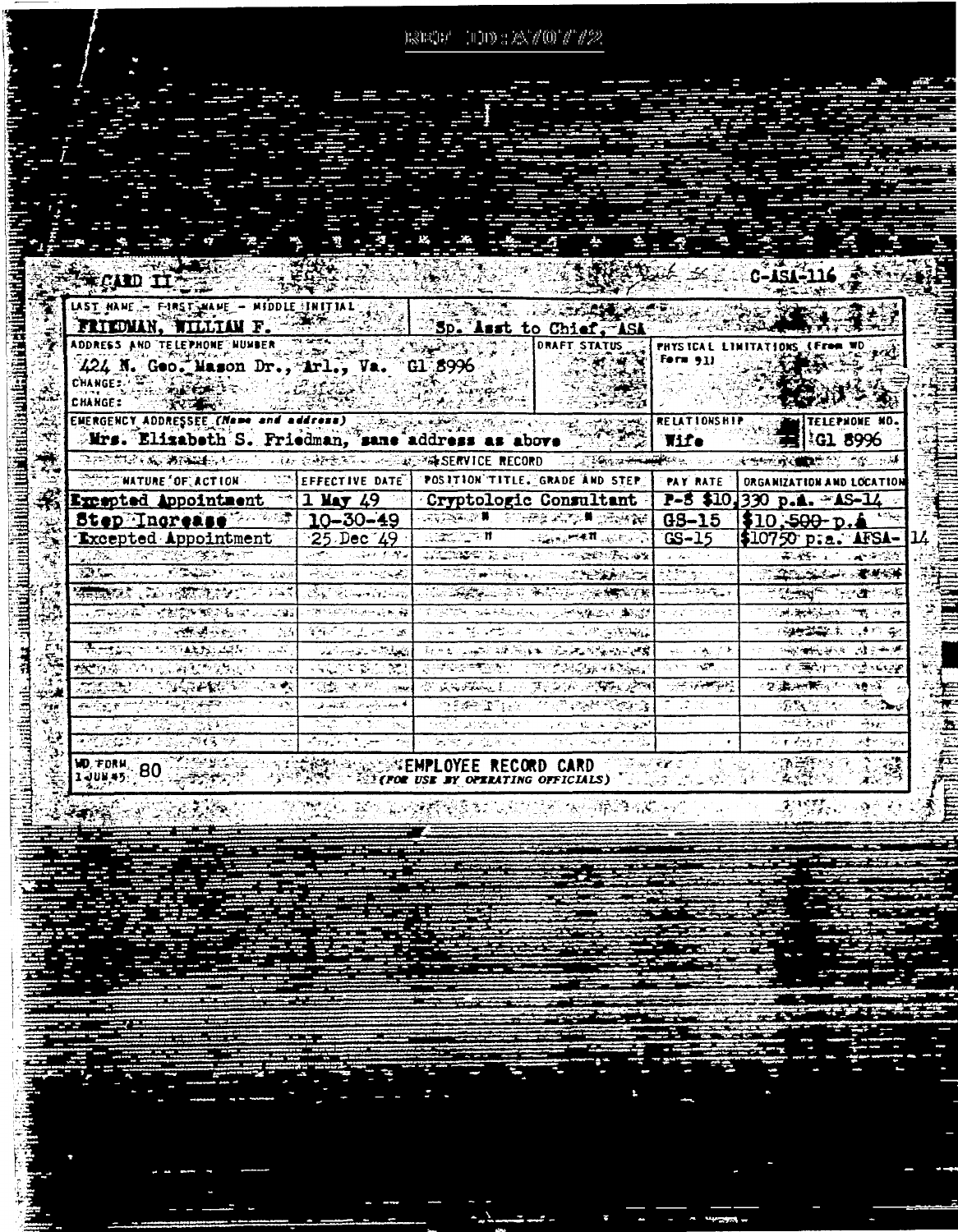## RECORD OF SERVICE

 $\mathbf{f}$ 

 $\overline{\phantom{0}}$ 

 $\overline{\mathcal{L}}$ 

REF ID: A70772

## WILLIAM FREDERICK FRIEDLAN

للمحمو

7)

24 SEPTEMBER 1891

 $\pm$ 

i =

.<br>...

Ŧ

|  | NATURE OF ACTION<br>\$<br>=- <sub>=</sub>                                 | <b>POSITION</b><br><b>AND</b><br><b>GRADE</b><br>٠.<br>т.  | <b>BASIC</b><br>: SALARY : | <b>EFFECTIVE</b><br>$\bullet$<br><b>DATE</b><br>$\bullet$<br>Ŧ. | DEPARTMENT, BUREAU<br>AND LOCATION    |
|--|---------------------------------------------------------------------------|------------------------------------------------------------|----------------------------|-----------------------------------------------------------------|---------------------------------------|
|  | <b>Commission in</b><br>Army                                              | 2<br>lst $It$ ,<br>N A<br>ŧ<br>٤.                          |                            | 2<br><b>3 Jun 1918</b><br>to<br>Ŧ<br>5 Apr 1919 :               | US Army                               |
|  | t<br>Contract for<br><b>Services</b>                                      |                                                            |                            | 1<br>to<br><b>31 Dec 1921</b>                                   | 1 Jan 1921 : OCSigO, Washington, D O  |
|  | <b>Excepted appoint-: Cryptanalyst \$4500</b><br>ment in Civil<br>Service |                                                            |                            | $31$ Dec $1921$ ;                                               | do                                    |
|  | Reclassification : Cryptanalyst: \$5200 : 1 Jul 1924 :                    |                                                            |                            |                                                                 | do                                    |
|  | Promotion                                                                 |                                                            |                            | : Cryptanalyst: *5600 : 1 Jul 1928                              | do                                    |
|  | Reclassification : Cryptanalyst \$5600                                    | P&S-6                                                      |                            | 1 Jul 1935:                                                     | do                                    |
|  | Promotion<br>(See note a)                                                 | P&S-6<br>and a state of the                                |                            | : Cryptanalyst: \$5800 1 Jul 1938 :                             | do                                    |
|  | <b>Furlough to</b><br>military service                                    | $\ddot{\mathbf{z}}$ and an analysis of $\ddot{\mathbf{z}}$ |                            | $:$ ----- $:$ 23 Dec 1940 $:$ U S Army                          |                                       |
|  | <b>Returned from</b><br>military service P-6                              | Cryptanalyst \$5800                                        |                            |                                                                 | : 16 Apr 1941 OCSigO, Washington, D O |
|  | Administrative<br>promotion under<br><b>Ramspeck Act</b>                  | Ŧ.<br>$F=6$<br>$\bullet$<br>$\mathbf{r}$                   |                            | : Cryptanalyst \$6000 : 1 Oct 1941                              | do                                    |
|  | (See note b)                                                              | Principal<br>Cryptanalyst                                  |                            | ż<br>28 Feb 1942;                                               | đo                                    |
|  | Promotion                                                                 | 2<br>Head<br>Ϋ.<br>Cryptanalyst<br>$P-7$                   | *6500                      | $9$ Apr $1942$                                                  | do                                    |
|  |                                                                           |                                                            |                            |                                                                 |                                       |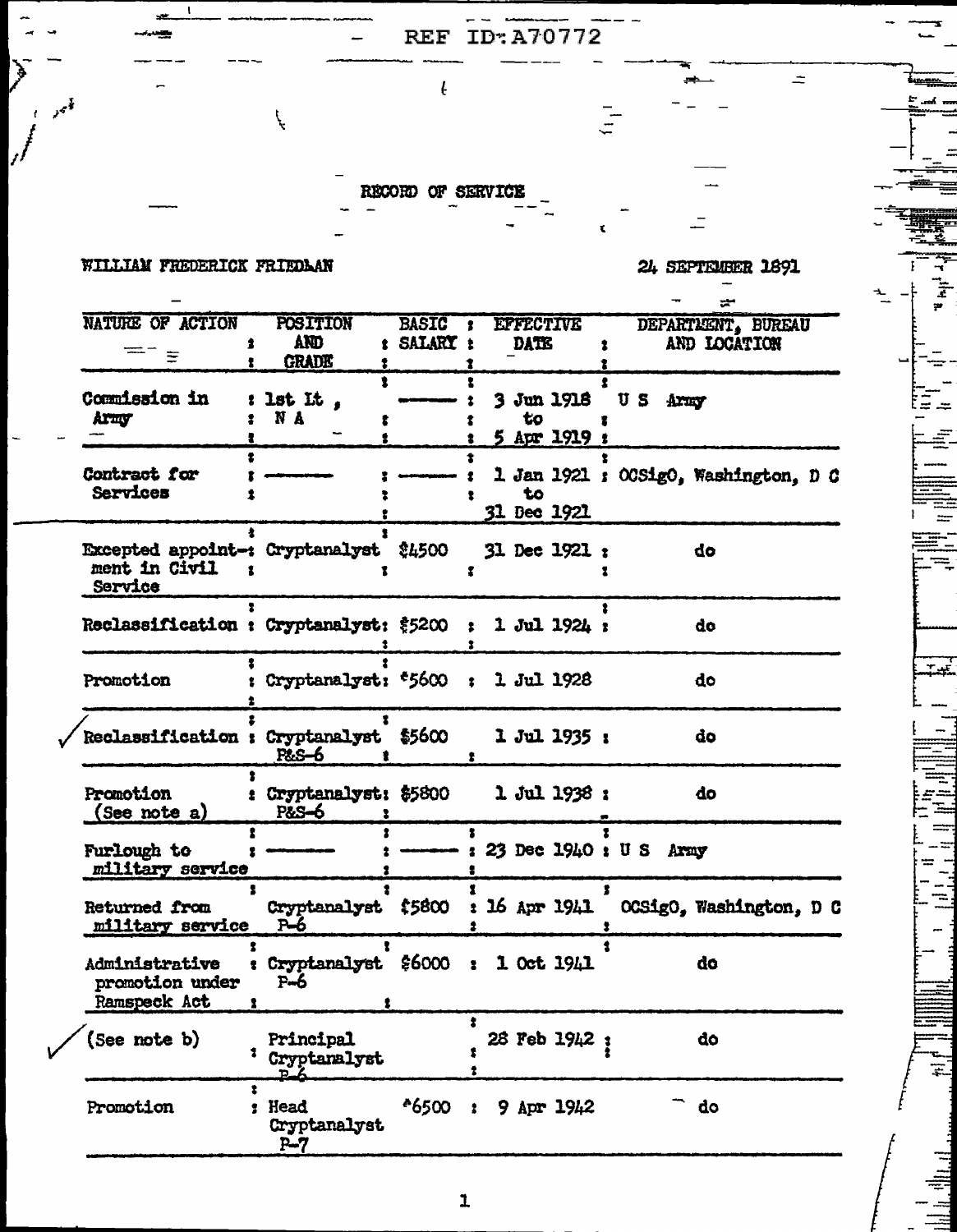## REF IDTA70772

--

 $\mathfrak{c}^-$ 

# RECORD OF SERVICE CONT'D

### WILLIAM FREDERICK FRIEDMAN

 $\mathcal{F}$ 

مم

24 SEPTEMBER 1891

ELS to

 $\sum_{i=1}^{n}$ 

 $\frac{1}{1}$ 

| NATURE OF ACTION                                                                        | POSITION<br>AND<br><b>GRADE</b>                            | <b>BASIC</b><br><b>SALARY</b><br>2 | <b>EFFECTIVE</b><br><b>DATE</b><br>t         | DEPARTMENT, BUREAU<br>AND LOCATION              |
|-----------------------------------------------------------------------------------------|------------------------------------------------------------|------------------------------------|----------------------------------------------|-------------------------------------------------|
| Ŧ<br>Promotion<br>Ŷ                                                                     | Director of<br>: Communica-<br>: tion<br>Research<br>$P-8$ | 2                                  | \$8000 : 24 Nov 1942                         | OCSigO, Washington, D C                         |
| Meritorious<br><b>Within-Grade</b><br>Classification<br>authorized<br>2<br>(See note c) | do                                                         | 1<br>\$8200:<br>1                  | 16 Mar 1944<br>$$9275:21$ Jan 1947<br>ż      | do.<br>Army Security Agency.<br>Washington, D C |
| Excepted<br>appointment<br>Schedule B-4-III: tion                                       | Chief of<br>Communica-<br>Research<br>$P - 8$              | 1<br>\$10,000                      | 4 Lay 1947 :                                 | do                                              |
| 2<br><b>Excepted</b><br>appointment<br>(See note đ)                                     | do                                                         | \$10,000                           | 6 Aug 1947 :                                 | do                                              |
| General increase :<br>with limitation:<br>to \$10,330 p a                               | do                                                         |                                    | :\$10,330 : 11 Jul 1948                      | do                                              |
| <b>Excepted</b><br>appointment<br>(See note e)                                          | : Cryptologic<br><b>Consultant</b><br>$P-S$<br>2.          | \$10,330<br>$\bullet$              | 29 Apr 1949                                  | do                                              |
| $\overline{\mathbf{r}}$<br>Step increase<br>(See note f)                                | <i><b>: Cryptologic</b></i><br>Consultant<br>GS-15<br>1.   | $\bullet$                          | $$10,750 : 30$ Oct $1949 :$                  | đo                                              |
| <b>Excepted</b><br>appointment                                                          | t Research<br><b>f</b> Consultant<br>APSA-1293<br>÷.       | 1\$10,750                          | $\pm 0$ Dec $\pm 950$ : AFSA<br>سىر<br>19492 |                                                 |

 $\boldsymbol{2}$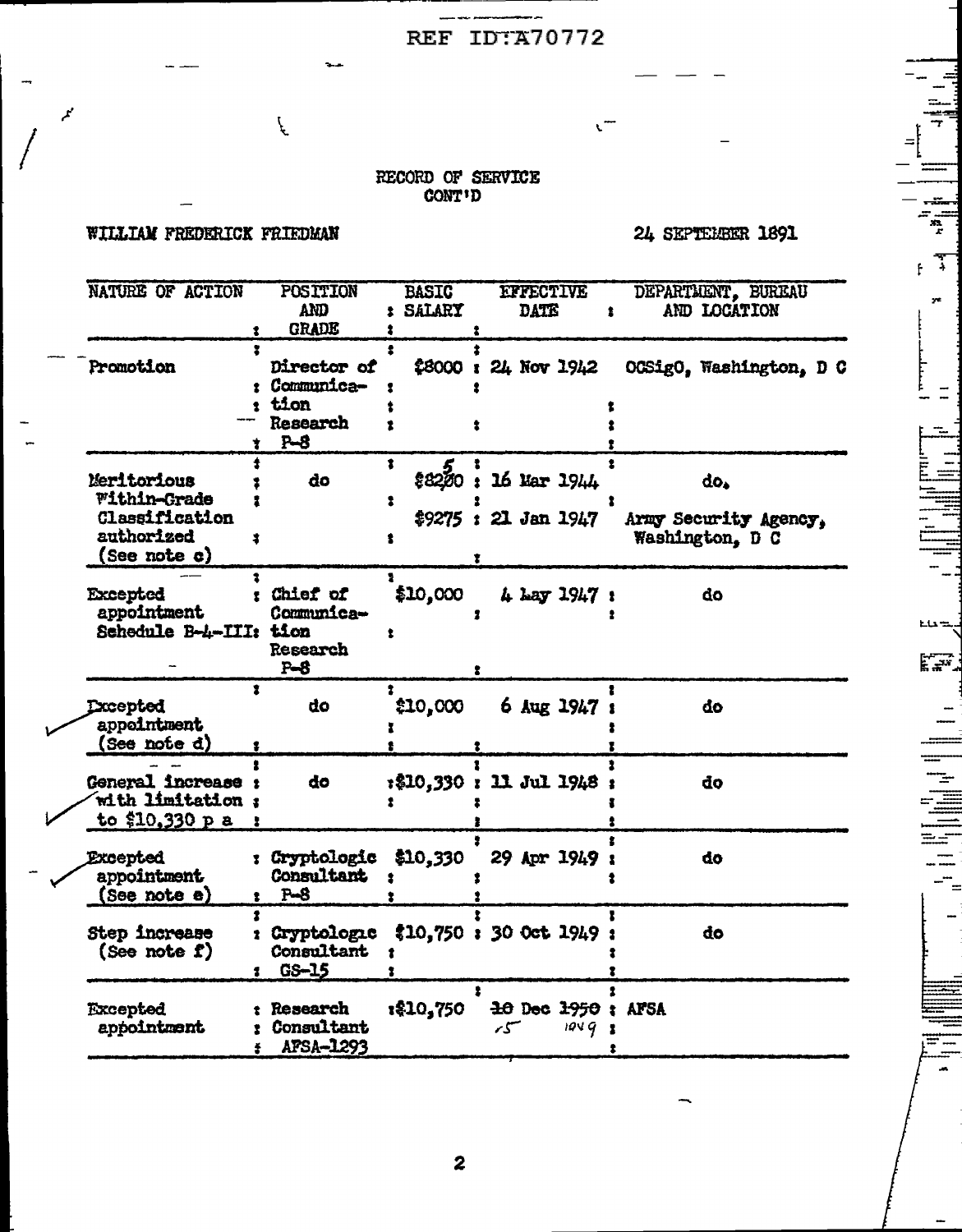#### **NOTES**

72.

دم

 $\frac{1}{2}$ 

1.

 $\frac{1}{2}$ 

E<br>U  $\frac{1}{2}$ ÷ Ī

 $ID: A70/7$ 

a. Deductions from salary, for retirement benefits, began 1 July 1938.

**REF** 

 $\mathbf{f}$ 

ľ.

 $\epsilon$ 

- b. Order of promotion under Ramspeck Act dated 31 January 1942, page Field OSW-92 amended to show designation "Principal Cryptanalyst" by Field OSW-99 dated 28 Feb 1942.
- c. Meritorious Within-Crade Promotion, 2d Ind. of the Secretary of War, Headquarters, ASF, 14 March 1944, Civilian Exceptional Service Award, 16 March 1944.
- d. Occupying position under Schedule B with competitive status in accordance with C.S. Rule VI, para 6.1 (e). Schedule B appointment as Director of Communications Research, F-8 at \$10,000 p,a. terminated COB, 5 August 1947.
- e. Occupying position under Schedule B with competitive status in accordance with C.S. Rule VI, para. 6.1(e). Schedule B appointment as Chief Communications Research, P-8 at \$10,330 p.a. terminated COB 30 April 1949.
- f. Classification Act of 30 October 1949 raised the third step R-8 (65-15) from \$10,330 to \$10,500.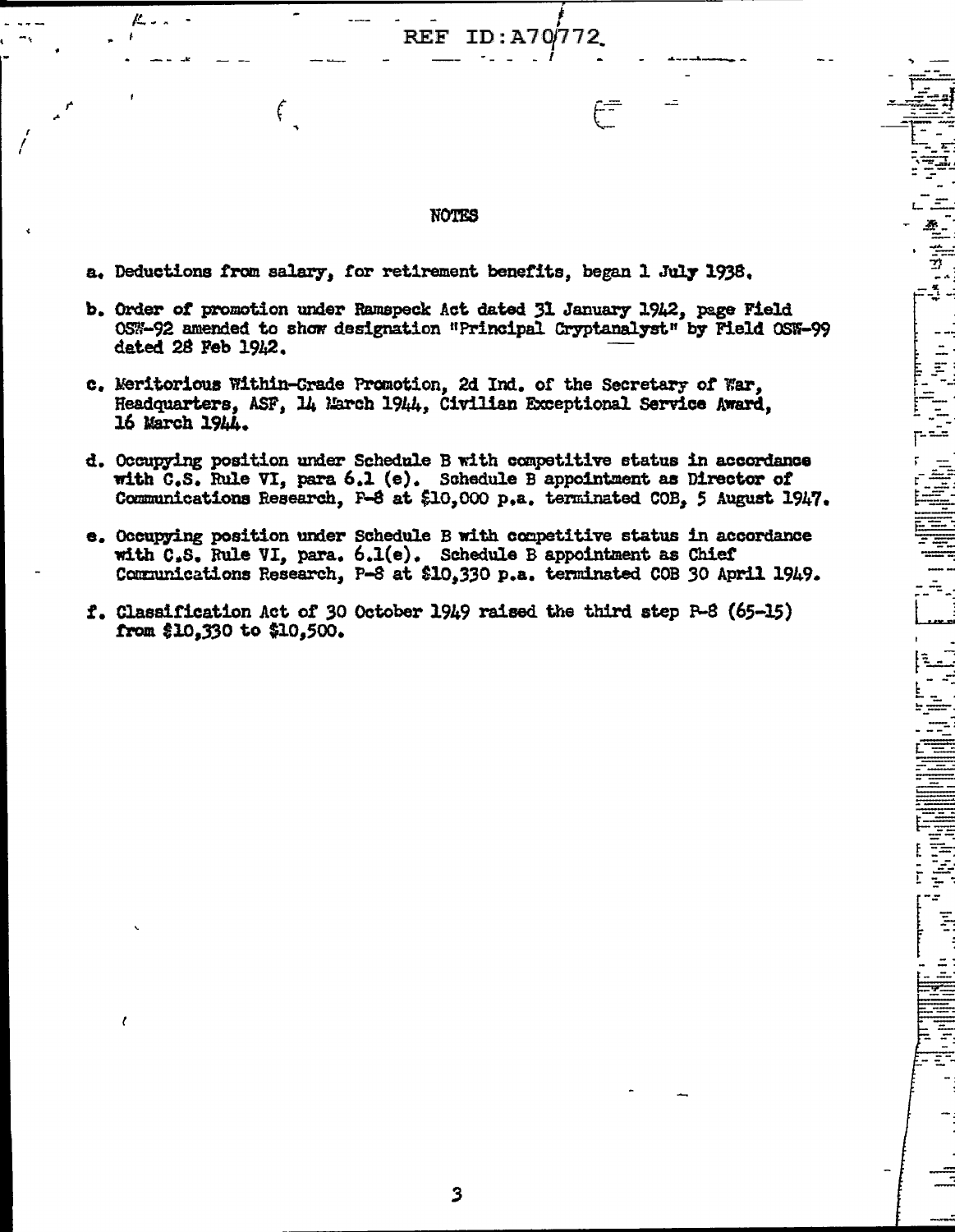$REF ID+A70772$ نه ۱<del>۰ کې مون</del>دنه  $\epsilon$  $\rho_{\mu\mu\mu}$  y decay and  $\in$ act suth 70 Stevel arm  $1$  $\times$   $\frac{1}{2}$ 3 June 18 - 1504-19  $S442$  $Hm_{4}x\vee b$  ale  $x$ gred Escurpt  $7000.27 - 230004$  $C_{\bullet}$  $900025$   $700025$ Aug There X5 \_ 2 lov 26 8 Dec % yeller %  $\overline{u}$  $60227$   $19822$  $5.02 \times 8$  180228 y DE 29 15 OLL9  $F = \frac{F}{1 - F}$  $4942$   $215 + 30$  $3 \text{kg}$ % 12 Sere 31 25 July 28  $238440 - 15241$ news 19 Sated 2 Jan 1941 Metroul Arony, active, for 3 June 1918 to Sape 1919 e on vers en expertise de la gray Unayre de Maligne, Eagl 0 06 12, 6 00) Lie  $1 - 9 - 8$  $17 - 23 - 24$  $12 - 22 - 25$  $1 - 8 - 15$  $1 - 8 - 16$ كالا للاحيلا  $1 - 27$  $11 - 19 - 27$  $12 - 18 - 58$  $12 - 528$  $73 - 15 - 9$ **インー2ー29** <u>9-1130</u>  $9 - 3 - 20$ <u>6 12 38</u>  $6 - 25 - 32$ date  $12 - 7 - 60$